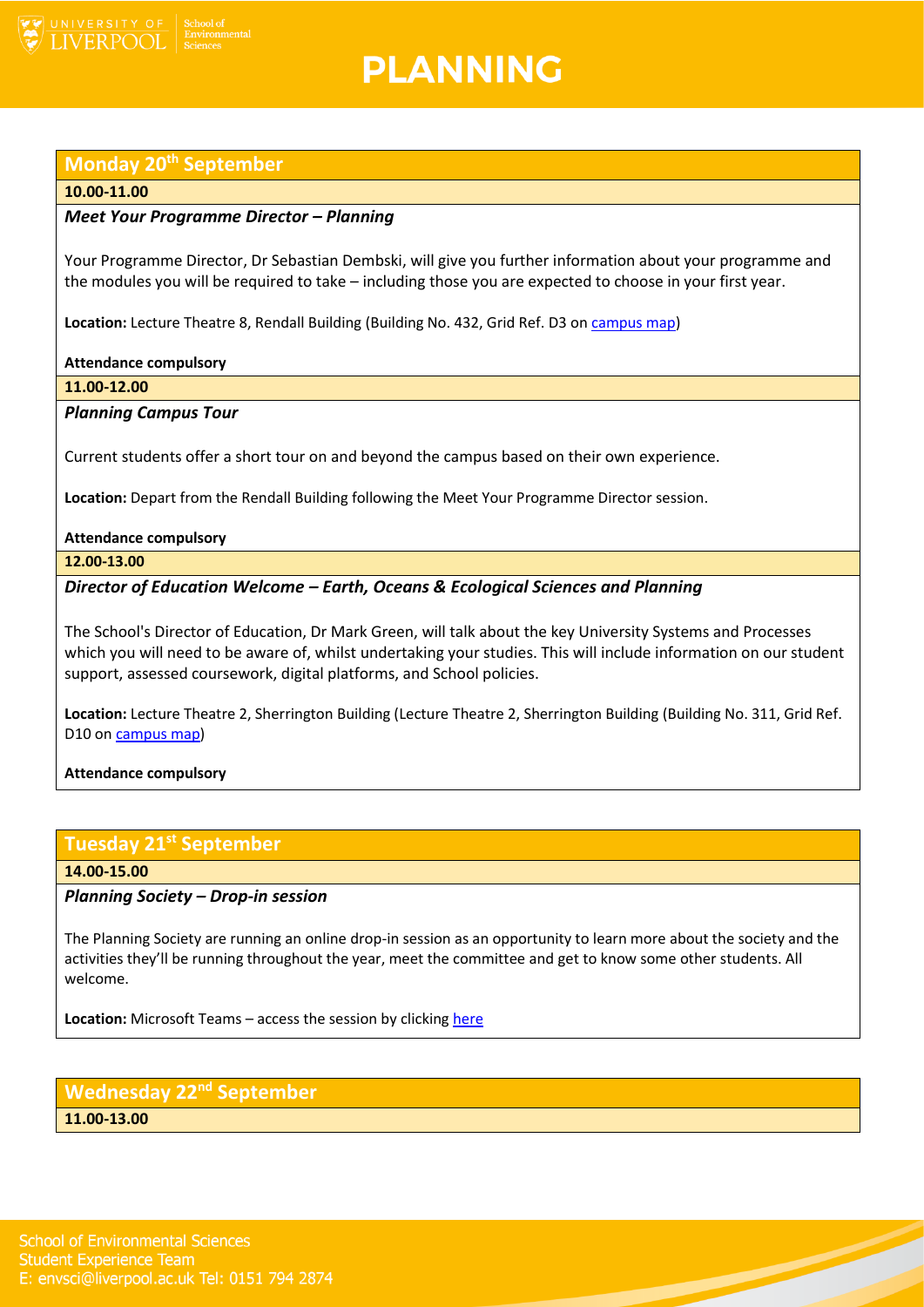

## **PLANNING**

## *City Centre Walk*

Based on student interest and weather conditions, there is the possibility of a city centre walk. Details will be discussed during Monday's Campus Tour. In case you missed this, please contact Molly O'Sullivan via [sgmosull@liverpool.ac.uk.](mailto:sgmosull@liverpool.ac.uk)

**Location:** Depart from the Rendall Building (Building No. 432, Grid Ref. D3 o[n campus map\)](https://www.liverpool.ac.uk/media/livacuk/maps/Campus,Map,2020_0903.pdf)

## **Thursday 23rd September**

#### **10.00-12.00**

## *Planning in Merseyside and Project Introduction*

Prof Alex Lord will provide an overview of the planning challenges faced in Merseyside over the last fifty years. Your Programme Director will also provide you with details of the self-guided field excursion and associated activities.

**Location:** Lecture Theatre 7, Rendall Building (Building No. 432, Grid Ref. D3 on [campus map\)](https://www.liverpool.ac.uk/media/livacuk/maps/Campus,Map,2020_0903.pdf)

### **Attendance compulsory**

**12.00-16.00**

## *Self-Guided Field Activity*

Students will visit their sites as a group in the afternoon and prepare a short presentation for Friday.

Location: Depart from Lecture Theatre 7, Rendall Building (Building No. 432, Grid Ref. D3 on *campus map*)

## **Attendance compulsory**

## **Friday 24th September**

## **13.00-15.00**

## *Presentations for Planning Staff*

Following Thursday's Planning Field Activity, students present their first impressions of Liverpool to their cohort.

**Location:** Lecture Theatre 7, Rendall Building (Building No. 432, Grid Ref. D3 on [campus map\)](https://www.liverpool.ac.uk/media/livacuk/maps/Campus,Map,2020_0903.pdf)

## **Attendance compulsory**